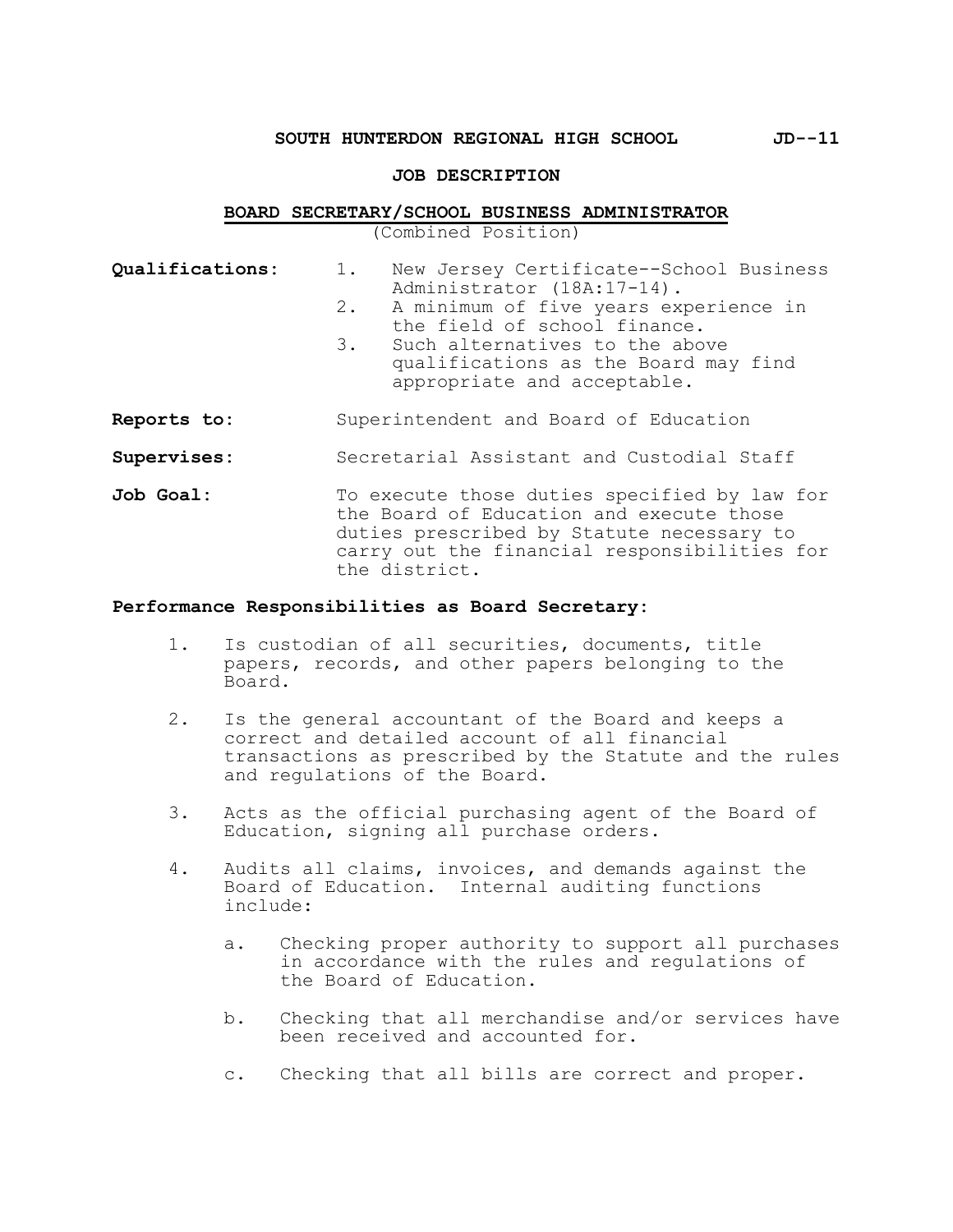JD-11 Board Secretary/School Business Administrator Page 2

- d. Certifying to the Board the amount of all bills and checking their legality, if necessary.
- e. On a monthly basis, inputs all bills, receipts and handwritten checks to produce a bill list, receipts, budget detail and Secretary's Report.
- 5. Is responsible for the advertisement and tabulations of all bids and the preparation of all contracts in the name of the Board.
- 6. Attends all Board meetings, records all proceedings of the Board and, in coordination with the Superintendent of Schools handles Board correspondence.
- 7. Pays all bills pending A-149 report indicating sufficient funds are available and releases checks with appropriate signatures.
- 8. Reports to the Board at each regular meeting through the Secretary's and Treasurer's Reports the status of accounts:
	- a. The amount of the total appropriations and the cash receipts and expenditures for each account.
	- b. Makes available said records to the treasurer of school moneys.
- 9. Notifies all members of the Board of all regular and special meetings of the Board.
- 10. Presents to the Board at the end of each school year but not later than October 15, a detailed report of the financial transactions of the preceding school year.

## **Performance Responsibilities as School Business Administrator:**

The School Business Administrator assists in carrying out the business and non-educational functions of the school system. He/she is assigned the following duties, with authority and responsibility to carry them out under the general supervision of the Superintendent.

 1. Prepares and inputs the payroll to the computer company, maintains records of Federal Withholding Tax, Social Security, Pension Fund, and other deductions authorized by Statute and local negotiated agreements.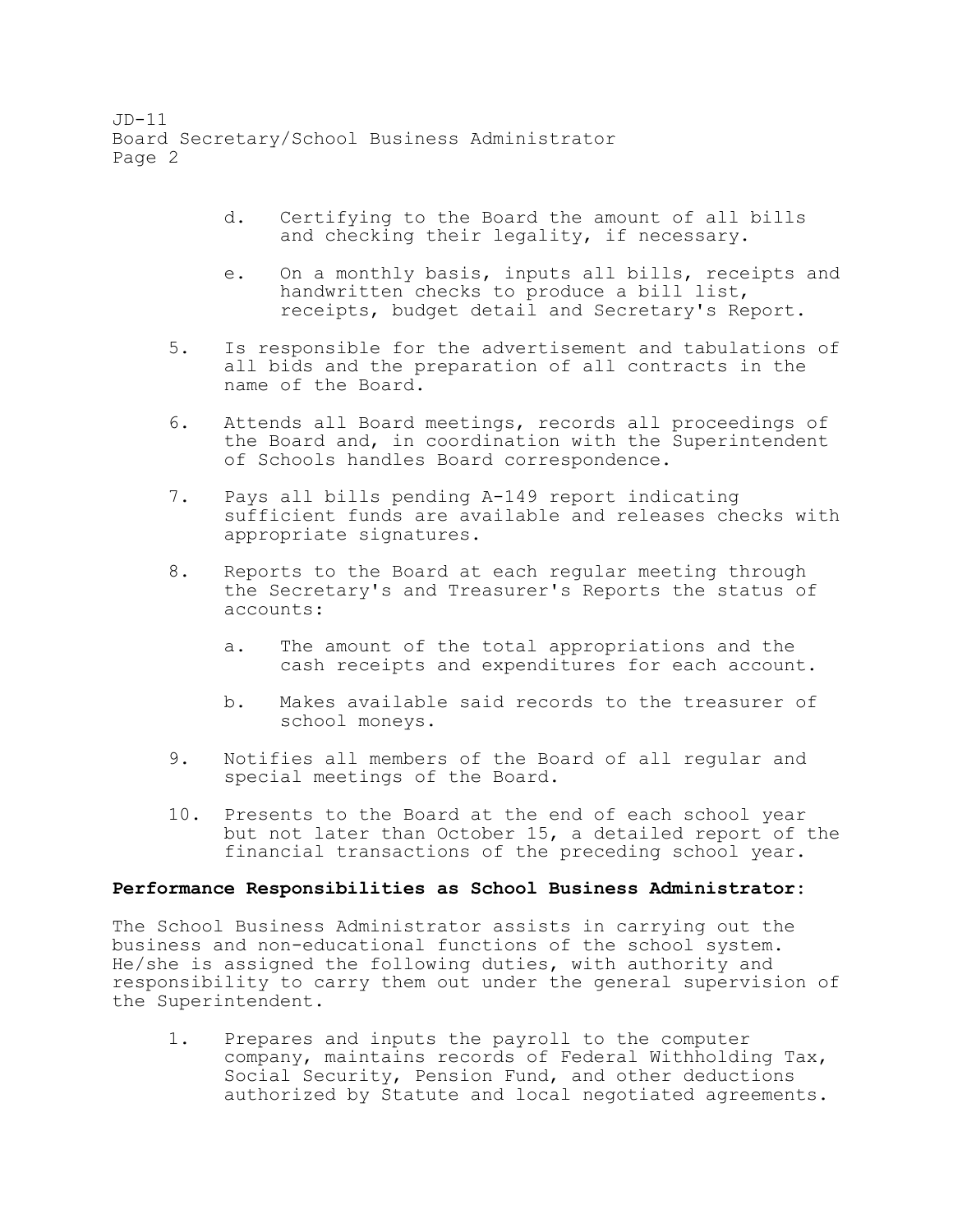JD-11 Board Secretary/School Business Administrator Page 3

- 2. Is responsible along with the Superintendent for all plans or specifications for the construction or repair of school buildings and grounds and has the authority to reject any material, workmanship, or supplies which do not conform to the standard of the specifications or contract thereof.
- 3. In consultation with the Superintendent, prepares the district budget. Develops an appropriate Chart of Accounts which will reflect the approved budget.
- 4. Approves all requisitions in terms of allocation to accounts and determination of availability of funds before approval is given.
- 5. Is responsible for an up-to-date inventory of all school property.
- 6. Is responsible for the maintenance and re-evaluation of adequate insurance coverage for the personnel and property under the supervision of the school district.
- 7. Is responsible for the district data processing operations.
- 8. Supervises and coordinate the total maintenance and custodial program within the district.
- 9. Is responsible for the general supervision and financial reporting to the Board for the operation of the cafeteria.
- 10. Makes all financial records and transactions available to the audit team on an annual basis and provides necessary commentary to same.
- 11. Is responsible from time to time for such special duties, assignments, or surveys that may be assigned in the interests of the educational program.
- 12. Implements and supervises the school transportation program.
- 13. Responsible for all legal and construction issues related to the bond referendum.